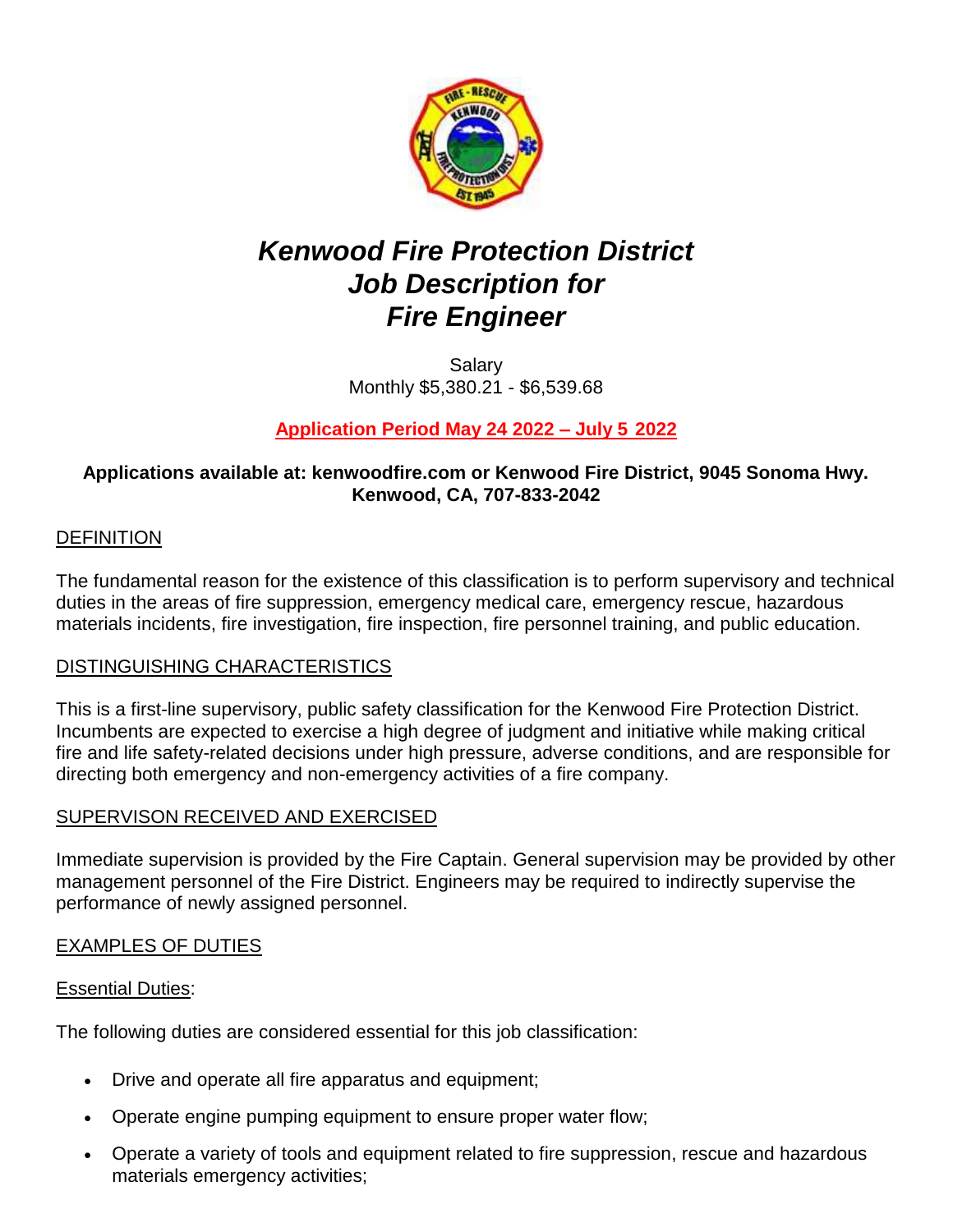- Inspect and perform routine maintenance on rescue equipment, fire apparatus, hydrants, hoses and other support equipment;
- Respond to medical emergency calls as part of an engine or truck company and administer medical care;
- Participate in specialized rescue operations such as aerial and confined space situations, including the use of rigging and shoring;
- Serve as a hose operator in firefighting situations including laying hose lines, pulling working lines, holding the nozzle to direct the stream of water on the fire, placing, raising, lowering and climbing ladders and assisting in overhaul and salvage operations;
- Participate in continuous training in fire suppression, prevention and inspection through both simulated and on-the-job exercises;
- Prepare and instruct training classes;
- Inspect commercial, residential and other occupancies for fire hazards and compliance with fire prevention codes and ordinances;
- Conduct fire prevention inspection and education programs;
- Operate communication equipment.

#### Additional Duties:

In addition to the duties listed in the Essential Duties section, each employee in this classification may perform the following duties. Any single position may not be assigned all duties listed below, nor do the examples cover all duties which may be assigned.

- Perform a wide variety of general staff work as assigned;
- Assist in coordinating the maintenance and repair of fire suppression equipment and facilities such as apparatus, support equipment and fire stations;
- Obtain and otherwise preserve evidence at an emergency scene;
- Participate in district meetings and volunteer drills as assigned;
- Observe and report violations of laws and ordinances;
- Conduct safety meetings;
- Coordinate activities with those of other fire companies;
- Inspect personnel to ensure compliance with district standards concerning uniforms, emergency gear, tools and equipment, grooming, and other related items;
- Receive and process reports from the public;
- And perform related duties as assigned.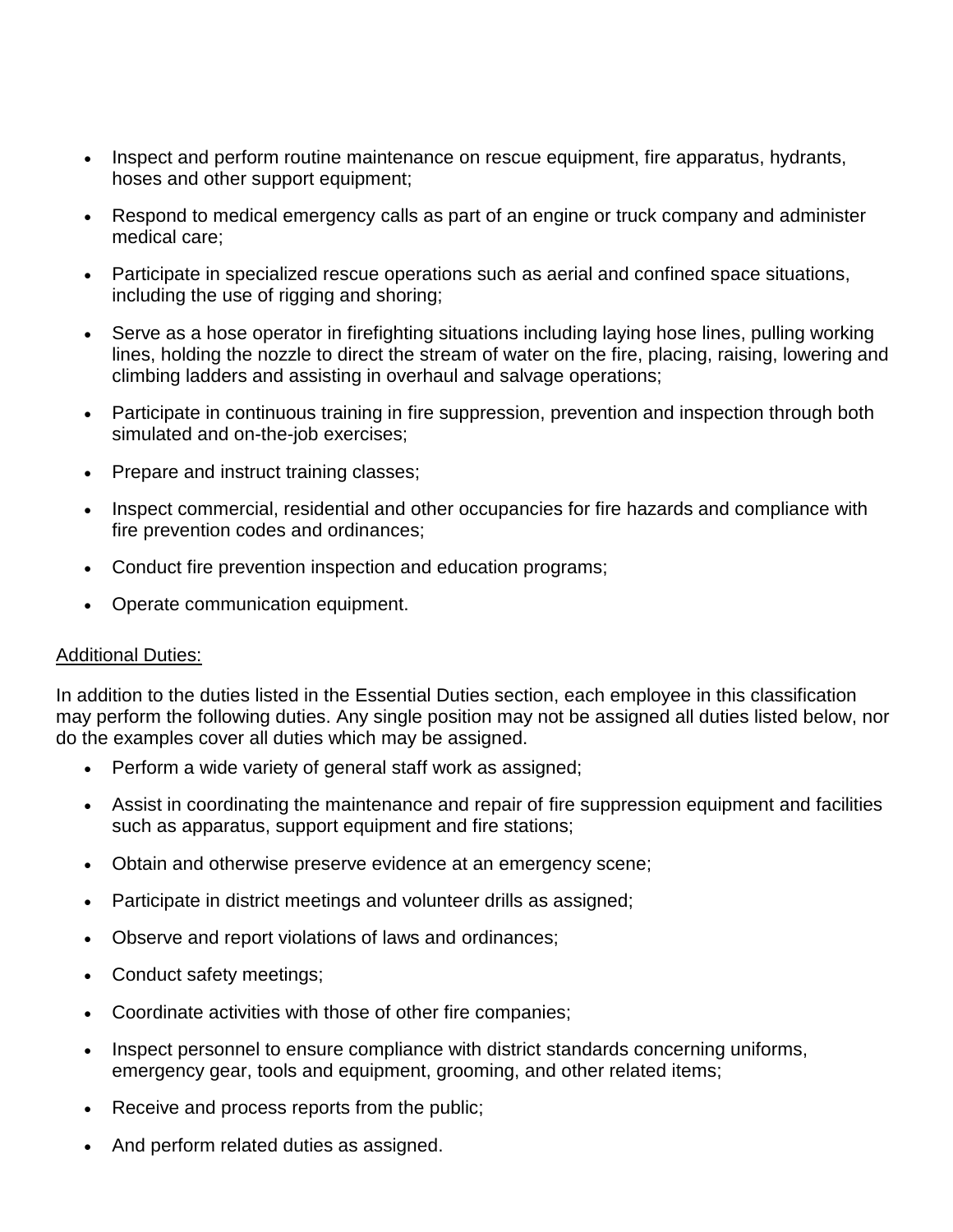- Prepare reports with respect to work operations;
- Maintain and update District maps, run cards, inventories and equipment records;
- Receive and process reports from citizens;
- Observe and report violations of laws and ordinances;
- Clean and maintain station quarters;
- Serve as Acting Fire Captain;
- Functionally supervise projects;

## QUALIFICATIONS

Knowledge of: The operating and mechanical principles of fire apparatus and equipment; field calculations of hydraulics for the proper and effective operations of equipment; operation of firefighting equipment; the physical layout of the District including street location, water distribution system and major traffic and fire hazards; rules, regulations and operational procedures of the Fire District; firefighting methods and techniques; basic life support medical procedures; hazardous material first responder operational level methods and techniques.

Ability to: Drive and operate effectively and safely the full range of fire apparatus and equipment used by the District; remain calm, think clearly, make sound decisions and act quickly in emergency situations; work effectively as a member of a team; understand and follow oral and written directions promptly and accurately; communicate orally effectively to individuals or in a group setting; demonstrate a high degree of mechanical aptitude; learn through structured lectures in a classroom setting and through oral instruction in an on-the-job setting; comprehend and make inferences from written material; operate and enter data into a computer terminal, personal computer or keyboard device; produce written documents using proper grammar and punctuation; deal courteously and effectively with the public; establish and maintain cooperative relationships with those contacted in the course of work; instruct in a classroom setting.

Experience and Education: Any combination equivalent to experience and education that could likely provide the required abilities would be qualifying. A typical way to obtain the abilities would be: Experience - Three years' experience, with a fire department or district, responding to calls for all risks including structure fires, wildland fires, medical aid, and urban search and rescue. Education - Equivalent to completion of the twelfth grade, and completion of California State Fire Marshal approved Driver/Operator 1A and 1B courses.

## LICENSE OR CERTIFICATE

A valid California Class C with a Firefighter Endorsement or higher level motor vehicle operator's license and a current Health Questionnaire (DL 546).

Current Emergency Medical Technician - 1 (EMT-1) certification, and current Cardio-Pulmonary Resuscitation certification are required and must be maintained throughout employment.

California State Fire Marshal approved Driver/Operator 1A and 1B courses.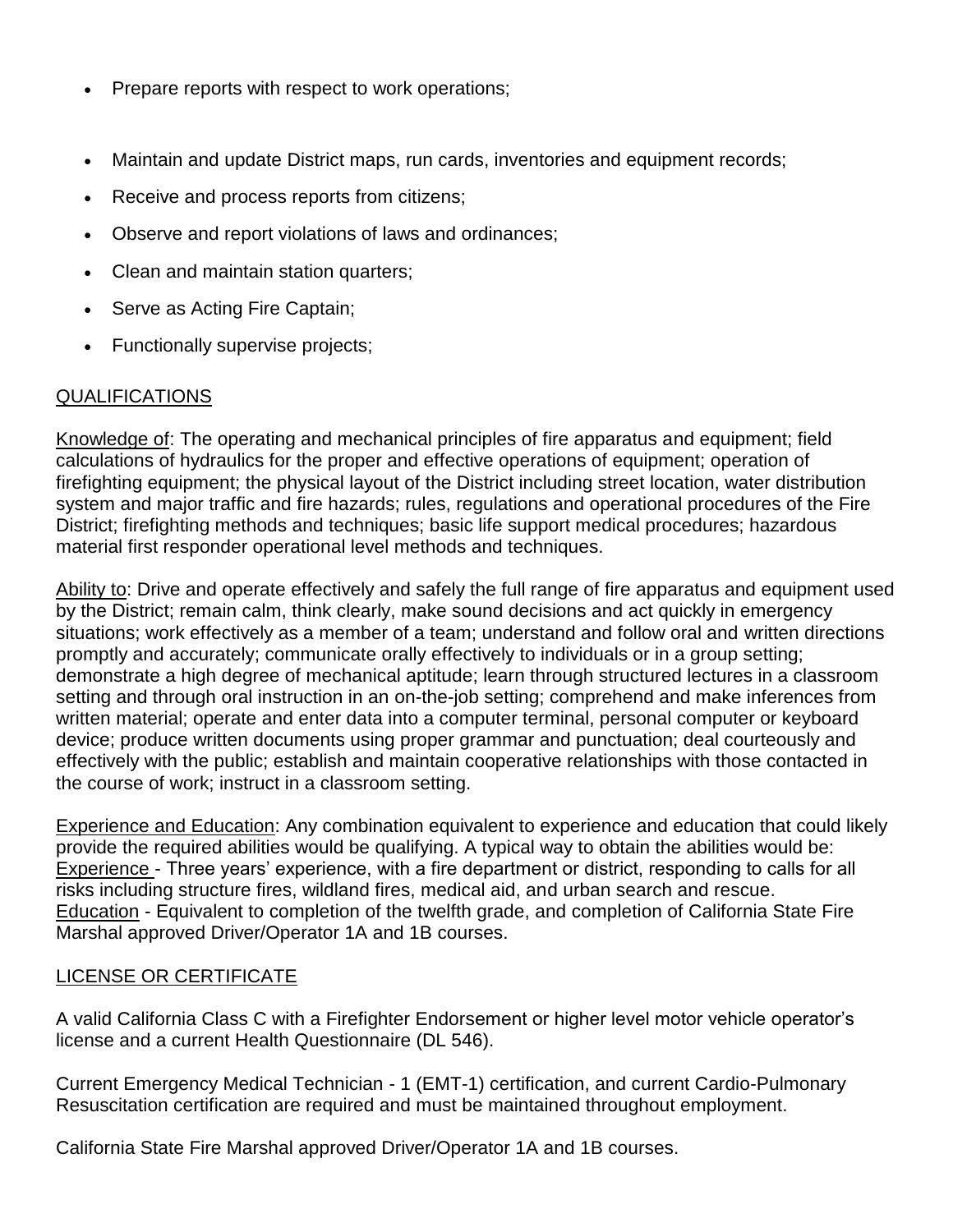California State Fire Marshal Firefighter 1 or a Department Hosted Fire Academy

## WORKING CONDITIONS

Incumbents in this classification have a 56-hour per week work schedule, including some holidays, and may be required to work overtime with little or no notice. Due to the varied and unpredictable nature of the work, incumbents may also be required to work under the following conditions:

During a shift, Fire Engineers must function effectively when directing the work of others in emergency situations. While performing many emergency-related duties, a Fire Engineer is required to lift, carry and/or drag objects such as a hose line or smoke ejector weighing up to 80 pounds, wear special protective clothing weighing up to 100 pounds, and wear a self-contained breathing apparatus weighing up to 80 pounds for short or long distances and often in combination. While performing emergency aid, a Fire Engineer may lift and carry victims weighing up to 160 pounds, which requires use of the stomach and lower back muscles to support the body. Incumbents are exposed to a variety of weather conditions and are required to tolerate very hot and very cold temperatures. When responding to emergencies, incumbents also are exposed to other elements, including smoke, heat, flames, hazardous chemicals, and blood and other bodily fluids. In these situations, they must be able to observe or monitor people or objects to ensure compliance with safety standards; stand, sit or walk for extended periods of time, unable to rest at will; use explosive strength, as in sprinting or jumping; walk over rough, uneven or rocky surfaces; use arms above shoulder level; bend or stoop repeatedly or continually over time; and use common hand tools, such as hammers, saws and screw drivers. Incumbents are required to have the ability to hear a variety of warning devices and alarms, gas leaks, and/or calls for help. Some rescue duties require the operation of mechanical rescue equipment and the monitoring of proper safety techniques in the use of such equipment. The tools used by a Fire Engineer require precise arm-hand positioning and movements, such as when operating a chain saw or using emergency medical rescue equipment. The operation of firefighting equipment often requires the coordinated movement of more than one limb simultaneously. Emergency situations may require incumbents to work in small, cramped crawl spaces, areas where vision is limited, and/or at heights, including on roof tops and/or ladders. A Fire Engineer must be able to distinguish among colors, including colors of smoke and flame, color coded equipment, hazardous materials identification placards, and wires, in order to identify or respond to potentially dangerous situations.

In daily activities at a station assignment, incumbents operate office equipment requiring repetitive arm/hand movements, as when they enter data into a terminal, personal computer or keyboard device. In order to keep abreast of developments in their field, incumbents must be able to learn in a classroom setting, and through observation and oral instruction in an on-the-job training setting. In both emergency and non-emergency situations, while performing supervisory responsibilities, incumbents review or check the work product of others.

Incumbents may be assigned to the hazardous materials incidents, and, when so assigned, are required to work with heavy tools, and perform gross decontamination procedures of emergency personnel and the general public.

#### TEST INFORMATION

Application Period – Opens May 24, 2022; closes July 5, 2022 at 5:00 p.m. Written Exam – TBD Assessment Center – TBD